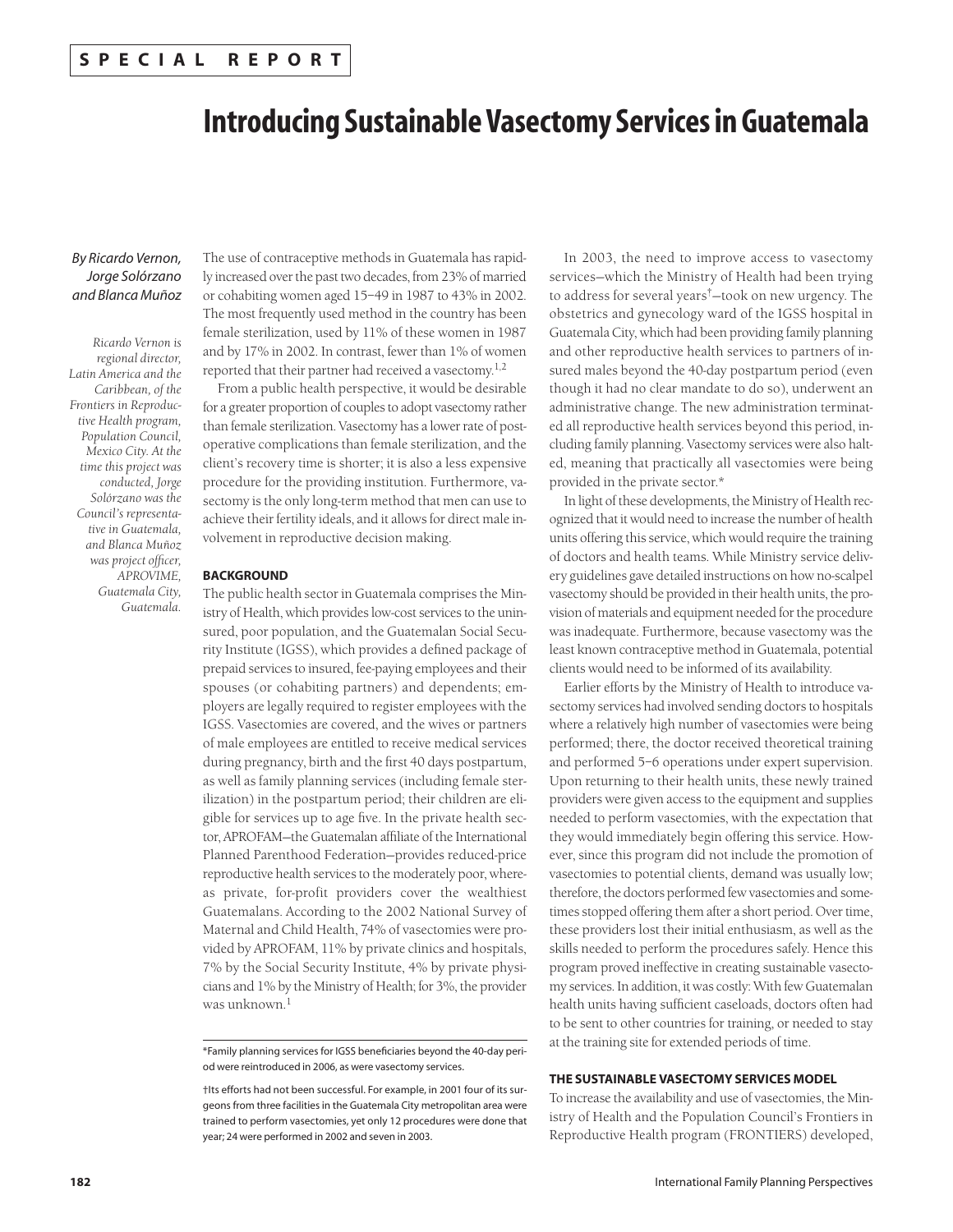tested and evaluated a model for the introduction of sustainable no-scalpel vasectomy services in Ministry hospitals and maternities. The plan was to introduce the service in a minimum of four hospitals or clinics, with the goal that at least one would have a large enough caseload to become a training center. APROVIME, a Guatemalan nongovernmental organization, provided administrative support for the project.

The model was adapted from one successfully used by the Mexican Social Security Institute<sup>3</sup> and from the experiences gleaned in other operations research projects implemented in Guatemala over the past few years. The model had four basic elements: selection of health units that identified at least one vasectomy candidate before starting training activities; development of a counseling and information program for potential clients; training of health teams; and on-site training of doctors.

# **Selection of Service Delivery Units**

To identify service delivery units whose employees were likely to be motivated to implement the proposed activities, the Ministry and FRONTIERS selected 15 hospitals and maternities near Guatemala City from among those with the largest volume of prenatal visits, deliveries and female sterilizations in the years 2003 and 2004. Between October 2004 and July 2005, project staff visited each of these facilities and described the project to the hospital director and health team, explaining that to be eligible for training, they had to identify at least one man who was interested in having a vasectomy.

Two hospitals refused to participate in the project. The directors of the remaining 13 units stated their interest in participating and accepted the project requirements. However, only six of the directors later contacted the project's field coordinator to inform her that they had identified at least one vasectomy candidate and were ready to begin training activities. Thus, the requirement of identifying a vasectomy candidate was effective in screening out unmotivated managers.

## **Development of a Counseling and Information Program**

To develop the counseling and information component of the project, Ministry and FRONTIERS staff examined results from several Latin American studies, which showed that men who choose vasectomy are typically 30–40 years old, are married or in a consensual union, live in large cities, and have a stable job, a higher-than-average level of education and relatively small families; furthermore, they have used various temporary contraceptive methods, to a large degree those that require the participation of males, and are tired of doing so.4,5 These studies have also shown that men who choose vasectomy receive information from multiple sources throughout the stages of deciding whether to undergo the procedure. In the first stage, they learn about vasectomies from their partners, health service providers, mass media, friends and relatives. In the second stage, men seek more information by speaking with friends and men who have had a vasectomy, by reading leaflets and other

materials, and by consulting health service providers. In the third stage, men make the decision after discussing it with their partner and comparing vasectomy and female sterilization. Most men report that their partner was the most influential person in their decision-making process.4,5

Because the Ministry of Health does not have a budget for mass media advertising, the project's staff decided that the most feasible strategy for reaching men who were potentially interested in a vasectomy was to prepare printed materials designed for men with these characteristics, and to distribute the materials to men visiting Ministry hospitals and clinics, and to women who had just delivered a baby and who requested female sterilization. Later, vasectomy acceptors from the project were invited to promote the method by providing printed materials to their friends and relatives.

We developed four types of materials: a leaflet describing benefits of vasectomy, to be handed out to men in hospital waiting rooms and in communities; a poster presenting benefits of vasectomy, to be placed in hospitals and clinics to inform attendees of the availability of the method; a color brochure comparing vasectomy to female sterilization, to be given to women (for discussion with their partner) who showed an interest in permanent methods during postpartum family planning talks or in counseling sessions; and two large street banners announcing that the method was available, to be displayed outside participating hospitals. Project records show that hospital staff distributed 10,659 leaflets and 7,169 comparative brochures, and displayed an average of three posters each month. Service providers collected data on the people who received materials. These data show, however, that only a small proportion of the materials were given to people with the characteristics of typical vasectomy acceptors.

## **Training of Health Teams**

In contrast to the vasectomy introduction model used previously in Guatemala, in which only the doctor was trained, this model included a training component aimed at all personnel from the six participating hospitals and 24 nearby health centers and posts that could serve as referral centers for patients. The expectation was that staff members would inform clinic and hospital users about the availability of vasectomy services and thus help recruit potential clients.

One four-hour workshop was conducted at each site. Participants included 105 doctors, 91 nurses, 386 nurse auxiliaries, 20 social workers and 122 other employees, such as statisticians, secretaries and doormen. Workshop leaders described the project and covered a number of topics: the procedure of no-scalpel vasectomy, the importance of counseling clients about all contraceptive methods, how staff should use and disseminate the promotional materials, how to refer patients, how to collect the data that project staff would use for evaluation (e.g., characteristics of those receiving materials, requesting services and undergoing the procedure) and how to obtain clients' informed consent. For each unit, an action plan was drafted for activities that were to be conducted in subsequent months,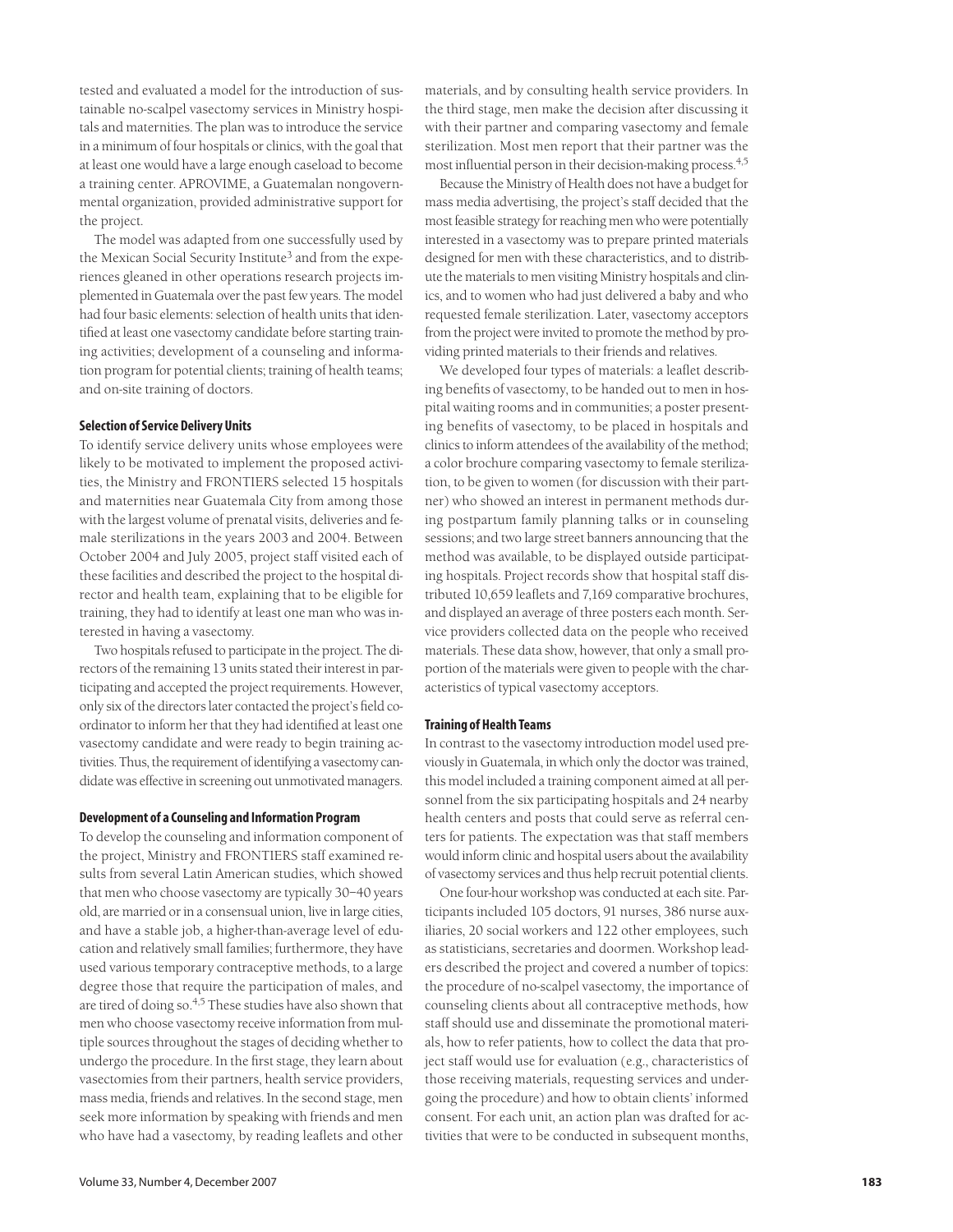such as the number of talks to be given in different hospital areas and the numbers of the various types of promotional materials to be distributed. Participants completed questionnaires both before and after the workshops; although they had adequate information about vasectomy before the training, they were more knowledgeable afterward. The two weakest areas were the need to use a contraceptive method for the first three months or 20 ejaculations after the procedure, and the typical characteristics of men who choose vasectomy.

#### **On-Site Provider Training**

To be eligible for training in the no-scalpel vasectomy technique, candidates had to be general practitioners or specialists with some experience in general surgery,\* and be willing to identify and recruit men who wanted a vasectomy. Surgical training took place in candidates' own health units and occurred in two stages: theoretical training and practical on-site training.

Theoretical training involved a half-day session, which covered Ministry of Health service delivery guidelines, existing vasectomy techniques, postoperative precautions and recommendations to be given to the client before and after surgery, promotional strategies that each team had to implement and maintenance of project records. Participants also watched a video on the no-scalpel vasectomy technique. The first theoretical training session was conducted in November 2004 for a group of doctors from four hospitals; later sessions were provided individually as more physicians requested training in January, March and August of 2005.

In the practical on-site training, participants performed a number of vasectomies under the trainer's supervision; these sessions occurred when health teams had identified three or more vasectomy clients and scheduled the surgeries. In the initial session, the trainer would usually perform the first vasectomy (or half vasectomy, in which the trainer would locate and ligate the first vas deferens and allow the trainee to do the same with the second one). Subsequent vasectomies were performed by the trainee under the observation of the trainer, who would intervene if the trainee could not carry out a particular step. A checklist was used to ensure that the surgical protocol was followed. These supervised surgeries continued until the trainer determined that the trainee had the skills and knowledge to perform the operations alone, and the trainee felt confident in his abilities to do the procedures. The trainer returned to the hospital for as many surgery sessions as needed for the trainee to achieve certification.

# **PROJECT OUTCOMES**

Five aspects of this project were evaluated: the feasibility of training surgeons at their home health unit, the number of surgeons trained, the number of vasectomies performed, the effectiveness of the promotional strategies and an analysis of costs. Service records were used to evaluate the first three variables, and promotional effectiveness was assessed using data collected in interviews with the project's vasectomy acceptors. Project accounting books and Ministry of Health records were used to estimate program costs.

## **Training and Vasectomies Performed**

Of the 19 doctors who attended theoretical training, only 14 began practical training (i.e., performed at least one supervised vasectomy). Of these 14, eight had been certified and four were still being trained when the project concluded on September 30, 2005 (when we also ended the followup observation period for the certified doctors). Two doctors who began practical training decided not to continue, preferring that other doctors in their service delivery units be trained instead. In a follow-up visit in November 2006, two of the four doctors who had not completed training by the end of the project had been certified by the Ministry of Health; the other two no longer worked in their units, and no information was available on whether they had completed the training.

During the project, 158 vasectomies were performed in 54 training or surgical sessions, with an average of 2.9 vasectomies per session. The eight certified providers performed 140 vasectomies, whereas the four physicians who were still training at the end of the project performed six; the trainer performed the remaining 12. Six hospitals and maternities participated in the project, including two at which no providers had been certified to perform vasectomies without supervision (they were incorporated into the project a few months before its end).

Of the eight physicians certified as no-scalpel vasectomy providers, three were general practitioners and five were obstetrician-gynecologists (Table 1). The overall training from first practice session to certification—lasted an average of 12.1 weeks; when the doctor from Zone 19 of the Guatemala City metropolitan area (who required 24 weeks) was excluded, the average was 10.5 weeks (not shown). Providers required an average of 3.8 training sessions and 8.3 vasectomies to be certified; after excluding the Zone 19 doctor (who took seven sessions and 22 operations to be certified), the average provider required 3.3 sessions and 6.3 surgeries to be certified (not shown). (Sessions were of variable duration, and lasted until all scheduled vasectomies were performed; data were not collected on the duration of sessions, but the time per procedure decreased substantially as trainees acquired practice.)

The four hospitals and maternities continued to deliver vasectomy services after their doctors were certified: Seventy-four vasectomies were performed in 28 postcertification sessions. The Zone 19 doctor was highly productive, performing 42 vasectomies in four sessions after certification. In contrast, the other seven doctors performed 32 surgeries in 24 sessions. Over the project period, each center had about one monthly session after certification.

These four facilities continued to provide vasectomies

<sup>\*</sup>In Guatemala, all medical students receive some surgery training. General practitioners in hospitals often conduct simple surgical procedures, such as reduction of fractures, cesarean sections, appendectomies, hysterectomies and other abdominal procedures, which they learn on the job.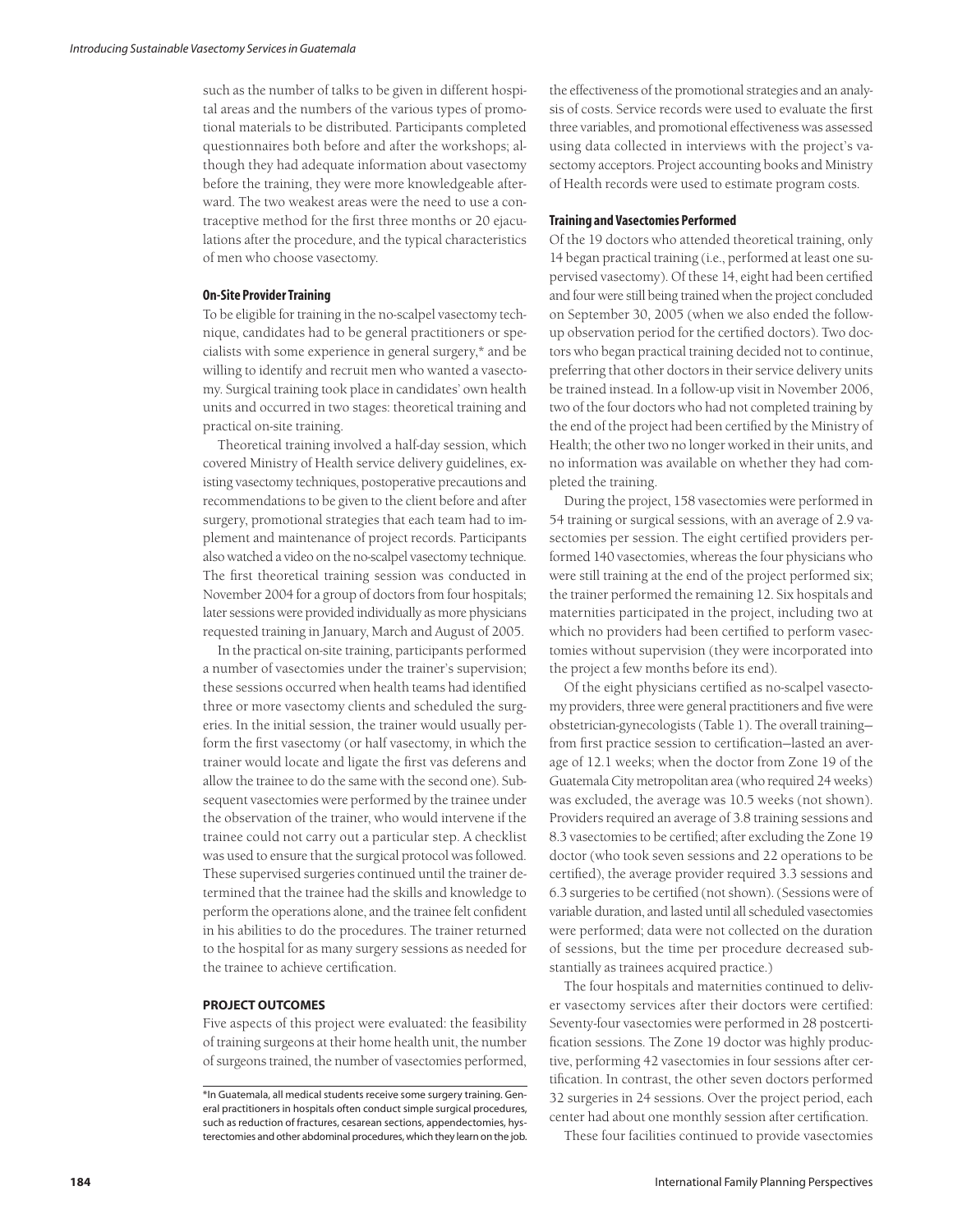*TABLE 1. Selected statistics on no-scalpel vasectomy training and postcertification practice, by hospital and provider type, Guatemala City metropolitan area, 2004–2005*

| Hospital and provider<br>type | Wks. from first<br>practice session<br>to certification | No. of<br>training<br>sessions | No. of<br>vasectomies<br>before<br>certification | Wks. from<br>certification<br>to project<br>end | No. of surgery<br>sessions from<br>certification<br>to project end | No. of<br>vasectomies<br>after certification |
|-------------------------------|---------------------------------------------------------|--------------------------------|--------------------------------------------------|-------------------------------------------------|--------------------------------------------------------------------|----------------------------------------------|
| <b>Amatitlán</b>              |                                                         |                                |                                                  |                                                 |                                                                    |                                              |
| General practitioner          | 9                                                       | 3                              | 8                                                | 24                                              | 4                                                                  | 4                                            |
| General practitioner          | 9                                                       | 5                              | 9                                                | 24                                              | 3                                                                  | 6                                            |
| Chimaltenango                 |                                                         |                                |                                                  |                                                 |                                                                    |                                              |
| General practitioner          | 9                                                       | 2                              | 7                                                | 20                                              | 3                                                                  | 3                                            |
| Obstetrician-gynecologist     | 9                                                       | 3                              | $\overline{4}$                                   | 32                                              | 3                                                                  | 4                                            |
| Zone 18                       |                                                         |                                |                                                  |                                                 |                                                                    |                                              |
| Obstetrician-gynecologist     | 13                                                      | 3                              | 6                                                | 26                                              | 3                                                                  | 5                                            |
| Obstetrician-gynecologist     | 11                                                      | 4                              | $\overline{4}$                                   | 19                                              | 4                                                                  | 5                                            |
| Obstetrician-gynecologist     | 13                                                      | 3                              | 6                                                | 15                                              | 4                                                                  | 5                                            |
| Zone 19                       |                                                         |                                |                                                  |                                                 |                                                                    |                                              |
| Obstetrician-gynecologist     | 24                                                      | 7                              | 22                                               | 19                                              | 4                                                                  | 42                                           |
| Total                         | 97                                                      | 30                             | 66                                               | 179                                             | 28                                                                 | 74                                           |
| Average                       | 12.1                                                    | 3.8                            | 8.3                                              | 22.4                                            | 3.5                                                                | 9.3                                          |

*Note:* Includes only procedures performed by trainees who were certified by the end of the project period.

during the 12 months after the project was completed, despite almost no supervision, little support and lack of informational and promotional materials. The maternity in Zone 19 continued to be the most productive center, with 78 vasectomies performed (not shown). Its caseload was high enough to allow it to function as a vasectomy training center, as it attracted enough clients to train two or three providers in about three sessions. At the 12-month followup, the maternities in Zone 18 and Chimaltenango had provided 22 and 11 vasectomies, respectively, whereas the hospital in Amatitlán had provided only four. By this time, the Ministry of Health had trained three more physicians in project facilities and four were in training.

A review of the protocol checklists used by the trainers showed that during their first three vasectomies, 58% of trainees competently performed all the steps required prior to the procedure: checking biographical information, determining whether the clients had made a definite decision, repeating pertinent information on informed consent and conducting a physical examination. By the fourth supervised operation, 78% of trainees had mastered these requirements.

The most difficult steps in the surgical technique were finding the vas deferens percutaneously and ligating the contralateral vas deferens: Forty percent of surgeons performed these steps competently in the first two practice surgeries, and 58% did so in the third. Most trainees required six or seven supervised vasectomies to gain competence and to acquire the confidence to perform the procedure without supervision. Trainees said the most difficult steps were isolating the first vas deferens and delivering the second vas deferens to the incision made in the scrotum.

Only five, minor cases of secondary effects were detected during the project; all of them resolved without further complications. Patients were given follow-up appointments

for eight days after the operation, and were asked to come back at three months for a semen analysis to verify the success of the vasectomy; however, few patients returned for this last appointment.

## **Effectiveness of Promotion Strategies**

To evaluate the effectiveness of the various channels of promotion, we asked vasectomy acceptors where they had gotten information about the procedure and which source had had the greatest influence on their decision. Fifty-three percent had read either a project brochure or poster, or both, and 42% had learned about vasectomy from newspapers, magazines, books, radio or television. Partners were the most consulted source and also the most influential: Sixtyeight percent of men said they had spoken to their partner during the decision-making process, and 41% said she had had the most influence on their decision to get a vasectomy. Health providers were cited by 31% of men, and were the most influential source for 9%. Friends, relatives and vasectomized men were sources for 21% of acceptors, and were the most influential source for 6%. Nevertheless, 81% said they knew at least one man who had had a vasectomy, underlining the importance of acceptors as sources of information or as examples.

Sources for referral to the hospital where they had the operation were also diverse: Twenty-nine percent named their partner, 38% personnel from the same hospital, 25% personnel from other health centers, and 18% friends or relatives. Fewer than 10% of the men mentioned other sources.

The facility with the most success in attracting vasectomy patients was the maternity in Zone 19 of Guatemala City. The doctor and the nurse auxiliary in charge of promotion attributed their success to daily family planning talks for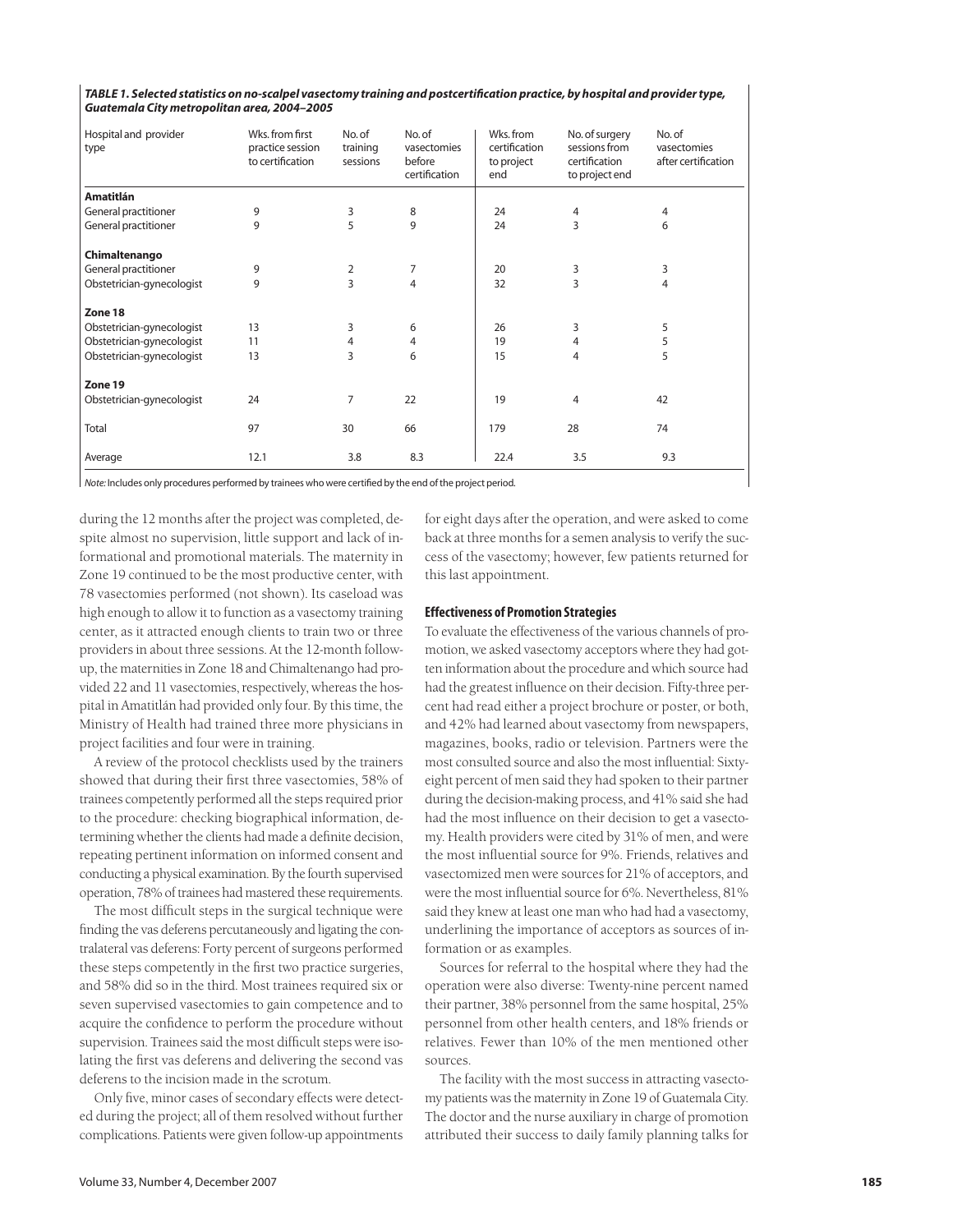women who had just delivered a baby. At these talks, staff presented information on vasectomy, handed out the brochure comparing vasectomy to female sterilization and encouraged women to discuss the issue with their partners. Another factor cited was the involvement of all unit personnel, since even the doorman sometimes provided information to persons who were reticent about requesting information from counselors in a more formal manner. Other significant components were the distribution of materials, talks with men in waiting areas and referrals from satisfied clients.

Project data also supplied evidence that providing information on vasectomy to women in the immediate postpartum period is important: Fifty-six percent of vasectomy acceptors had a child younger than one, 69% had made the decision to have a vasectomy in two months or less, and 65% mentioned their partner's health as a reason for preferring vasectomy to female sterilization.

# **Cost Analysis**

APROVIME and the Ministry of Health have different salary and expense structures, so cost estimates were derived using both the actual salary, travel, per diem and printing costs incurred by APROVIME to introduce vasectomy at the service delivery sites and the lower Ministry costs for these expenses.\* Because eight doctors were certified as vasectomy providers during the project and two achieved certification a few months after the project ended, this cost analysis included all 10 trained providers.

The total cost of the project incurred by APROVIME, including instructor and coordinator costs, was US\$43,355; the average cost per trained provider was \$4,335, or \$274 per vasectomy performed. If the trainees' (doctors and health teams) salaries and expenses are excluded, the total cost would be \$29,301, for an average of \$2,930 per trained surgeon and \$185 per vasectomy. If we use the Ministry salary and expense structures, the total cost of the project would be \$29,204; it would be \$17,158 without the cost of trainees' time. Although these costs are high, they are substantially lower than the average direct costs of US\$5,000– \$7,000 (i.e., not including trainee time) of sending doctors to be trained in other countries.

The project's most expensive component was the training of health teams. Training personnel in 30 health units cost nearly \$20,000 (including trainees' time, per diem expenses and materials), almost half the cost of the project. If only the teams from the six units that delivered vasectomy services had been trained, then the training costs for teams would have been approximately 80% lower.

The theoretical and practical training of providers was relatively inexpensive. If coordination visits are not taken into account, the cost for these training sessions would be US\$8,935, or about \$900 per trained provider (about \$500 using the Ministry cost structure). If the postcertification follow-up costs are included, then the average cost per trained provider would be about \$1,680 (about \$880 using Ministry rates). Finally, the cost for promotion and providing information to users was about \$550 per hospital (including design and printing of materials, nurses' time for giving talks at six hospitals and distribution of materials at these hospitals and 24 health centers).

If the Ministry of Health were to replicate this vasectomy introduction model, direct costs would be greatly reduced, since the Ministry has lower salary and expense structures. Expenses for the design of materials could also be avoided (because they have already been developed), and the costs of coordination visits could be reduced (because the Ministry has supervisors and staff in many locations). In addition, the training of health teams in nearby health centers could be eliminated without greatly affecting the number of vasectomy candidates. Furthermore, because the Ministry trainers would be located closer to trainees' sites, and because the number of men requesting vasectomy would probably increase as the promotion and acceptance of the method grew, the costs for provider training would likely decline.

## **RECOMMENDATIONS**

Like other experiences in less developed countries, this project demonstrated that vasectomy can be successfully introduced into the contraceptive method mix promoted by public-sector family planning programs. Our experience suggests the desirability of screening out health units that lack the motivation or ability to implement the required activities, the importance of including the trainee's self-confidence in performing the procedure as a criterion for certification, the feasibility of conducting on-site training and the effectiveness of encouraging hospital employees to identify vasectomy candidates. Presenting—in the immediate postpartum period—vasectomy as an option to women who desire a permanent contraceptive method is also important.

Some recommendations for improving the effectiveness of a vasectomy introduction model include performing the procedures on Fridays after 11:00 a.m. or on Saturday morning, to allow men to rest over the weekend and so avoid the need to miss more than half a day of work; reinforcing counseling and establishing reminder mechanisms to improve the proportion of clients who return for a semen analysis three months after their vasectomy; and advising trainees to practice identifying the vas deferens (the most difficult step in the procedure) on their own bodies or on anatomical models. Other successful vasectomy providers in Latin America, such as the Mexican Social Security Institute, have a longer provider certification process, requiring that trainees perform 20 unsupervised operations after completing their practical training and that instructors visit them to ensure that they are following the surgical protocol. Such followup visits can strengthen the surgeon's abilities and the health team's motivation to promote the method, even if fewer unsupervised procedures are required for certification.

<sup>\*</sup>For example, APROVIME paid instructors US\$150 and project coordinators \$72.85 per day, while the Ministry paid instructors and coordinators \$54 and \$22.50 per day, respectively. APROVIME and Ministry per diem expenses were \$40 and \$20, respectively.